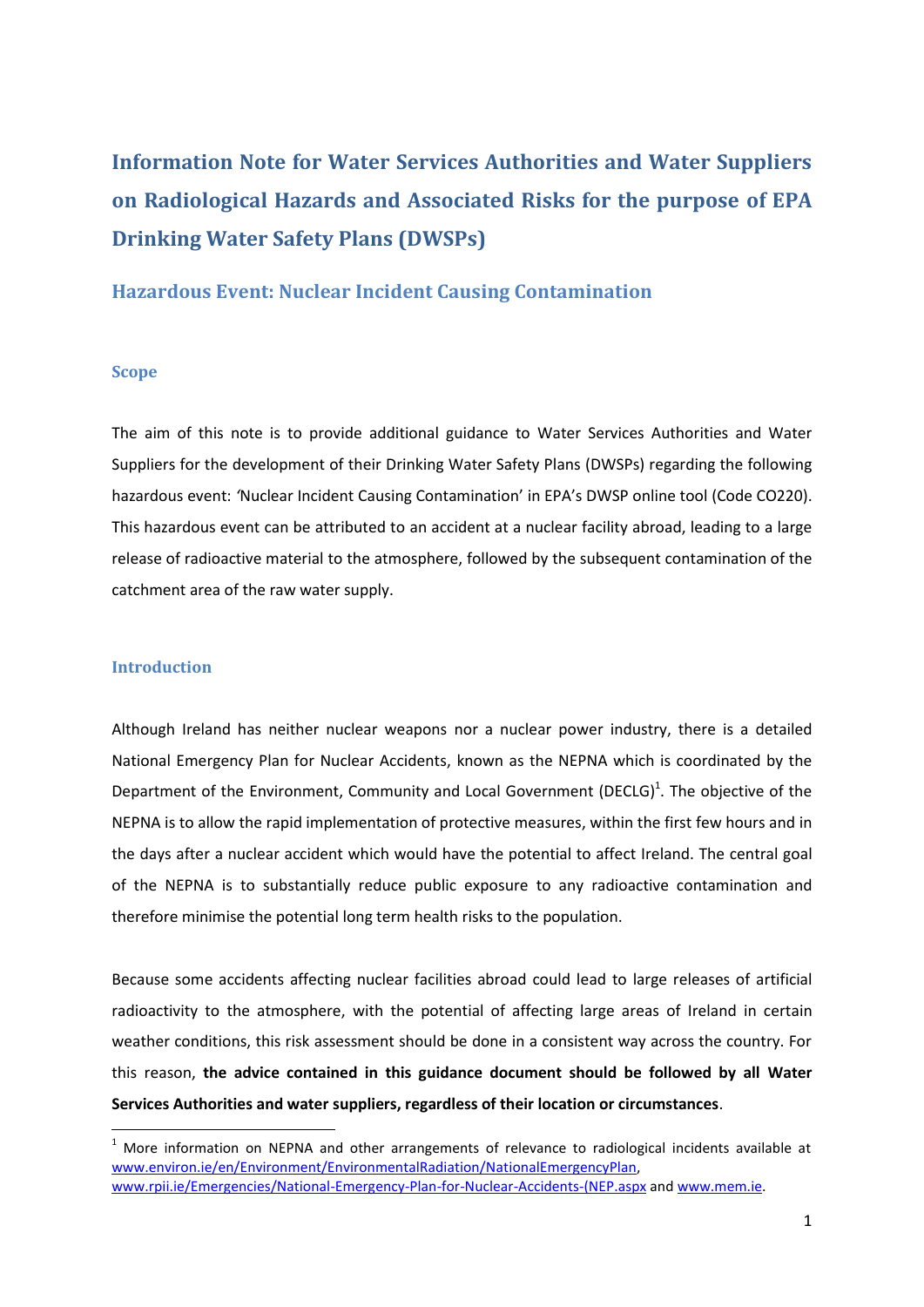**All drinking waters contain trace amount of radioactivity**, but unless the levels exceed internationally adopted levels, the water is considered acceptable for human consumption and any action to reduce the radioactivity levels (remediation) is deemed unnecessary.

#### **Methodology**

The EPA's DWSP Risk Assessment considers both the likelihood of a hazardous event and its impact or severity, should this event occur. The overall risk is obtained by multiplying the individual scores obtained for the likelihood and the severity, with a maximum possible score of 25 (very high risk classification). The risk matrix is outlined in the EPA's Drinking Water Advice Note No.8: Developing Drinking Water Safety Plans (DWSPs).

**The risks for Ireland from nuclear accidents abroad have already been assessed at national level as part of the National Risk Assessment for Ireland (2012)** and a risk register has been established looking at four categories of hazards (natural, transportation, technological, and civil), using a similar risk matrix approach to that of the EPA's *i.e.* a 5x5 scoring methodology. However, while the purpose of the DWSP is to assess the risks hazards pose to the **quality** of drinking water and **compliance** with drinking water quality regulations *i.e.* to ensure that drinking water is both safe and secure, the purpose of the National Risk Assessment is much wider because it **assesses the consequences of hazardous events being realised and expressed in terms of a negative impact on human welfare, damage to the environment or the physical infrastructure or other subsequent consequences**. In other words, the impacts on life, on health and on welfare, as well as the economic and social/environmental impacts are all taken into account.

### **Likelihood Assessment**

The likelihood of a nuclear accident abroad leading to large quantities of radioactive material to be released to the atmosphere is considered to be extremely low. According to the EPA guidance, this risk assessment should be done assuming a worst-case scenario, with no control measures in place. Accordingly, the **likelihood of such an event causing contamination of Irish water supplies would** be unlikely and therefore **score 2**.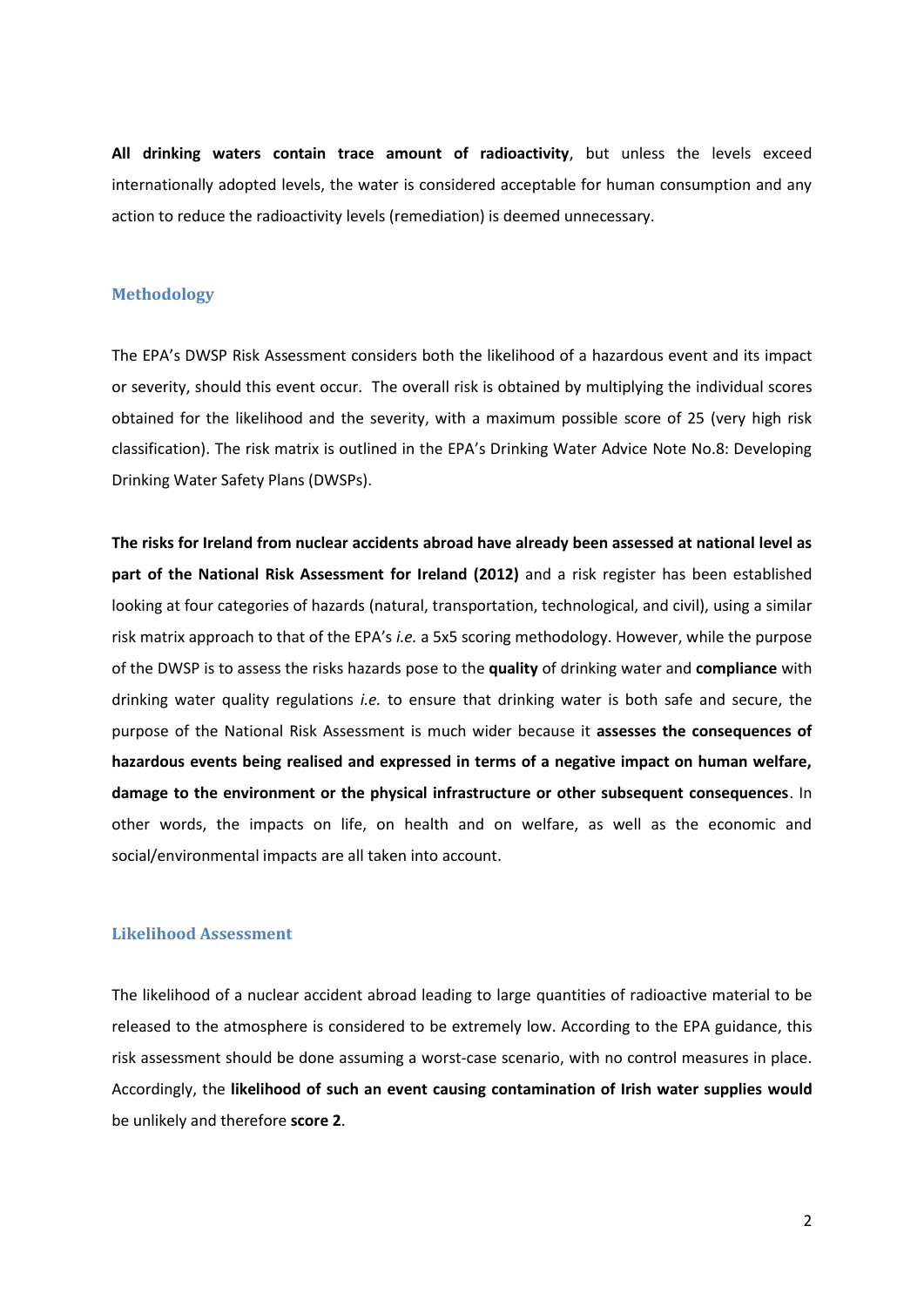#### **Severity/Impact Assessment**

The levels of contamination measured in Ireland following the release of large quantities of radioactivity to the atmosphere due to an accident abroad are expected to be low. This is because of the large distances from a potential point of release<sup>2</sup>, and also because any radionuclides deposited in the wake of a plume passing over Ireland would be diluted by water volumes. It is therefore unlikely that drinking water supplies would be contaminated to levels which would require controls or restrictions in the event of a nuclear emergency of this kind. Note that **in the early stage** of an emergency, the **Council Food Intervention Levels** or CFILs<sup>3</sup> would be enforced to assess the quality/safety of water intended for human consumption, **NOT** the parametric values normally used for routine monitoring of radioactivity<sup>4,5</sup>. In the long-term *i.e.* after the emergency phase is over and once authorities revert back to using normal parametric values to assess the quality of water intended for human consumption, Ireland's distance from any nuclear power plant is such that even in a worst case scenario, **drinking water would not remain contaminated above those parametric values for a long time**. Therefore, assuming a worst-case scenario, an **impact/severity score of 2** is advised *i.e.* minor impact, short term or localised, aesthetic or not health related, treatment at risk, no regulatory failure.

A nuclear accident releasing large quantities of radioactive material to the atmosphere **would predominantly affect surface waters**. These constitute the vast majority of Irish drinking water supplies. Therefore, in the event of a nuclear emergency situation the main surface water supplies would have to be monitored and analysed to confirm that the contamination levels are low, as predicted by the studies done on potential accident scenarios. This would be done so as to **reassure the public, food producers, decision-makers and public authorities that drinking water remained safe to consume**. This would be a high priority as soon as the radioactive plume has passed.

 2 The closest nuclear power plant to Ireland (Wylfa power plant, Wales) is located approximately 120 km east of Dublin.

 $3$  Council Regulations include the specification of CFILs for the radioactive contamination of liquid foods, where liquid foods are defined to include fruit and vegetable juices, non-alcoholic beverages and alcoholic beverages. Non-alcoholic beverages include bottled waters but the Council Regulations also state that these CFILs should be applied to drinking water supplies *e.g.* tap water at the discretion of member states.

 $4$  WHO screening values of gross alpha (100 mBq/l) and gross beta (1000 mBq/l), as well as TID (Total indicative Dose) of 0.1 mSv/y (EC Drinking Water Directive).

<sup>&</sup>lt;sup>5</sup> This is because routine parametric standards are based on an annual exposure which is not a valid assumption for the early stage of an emergency.